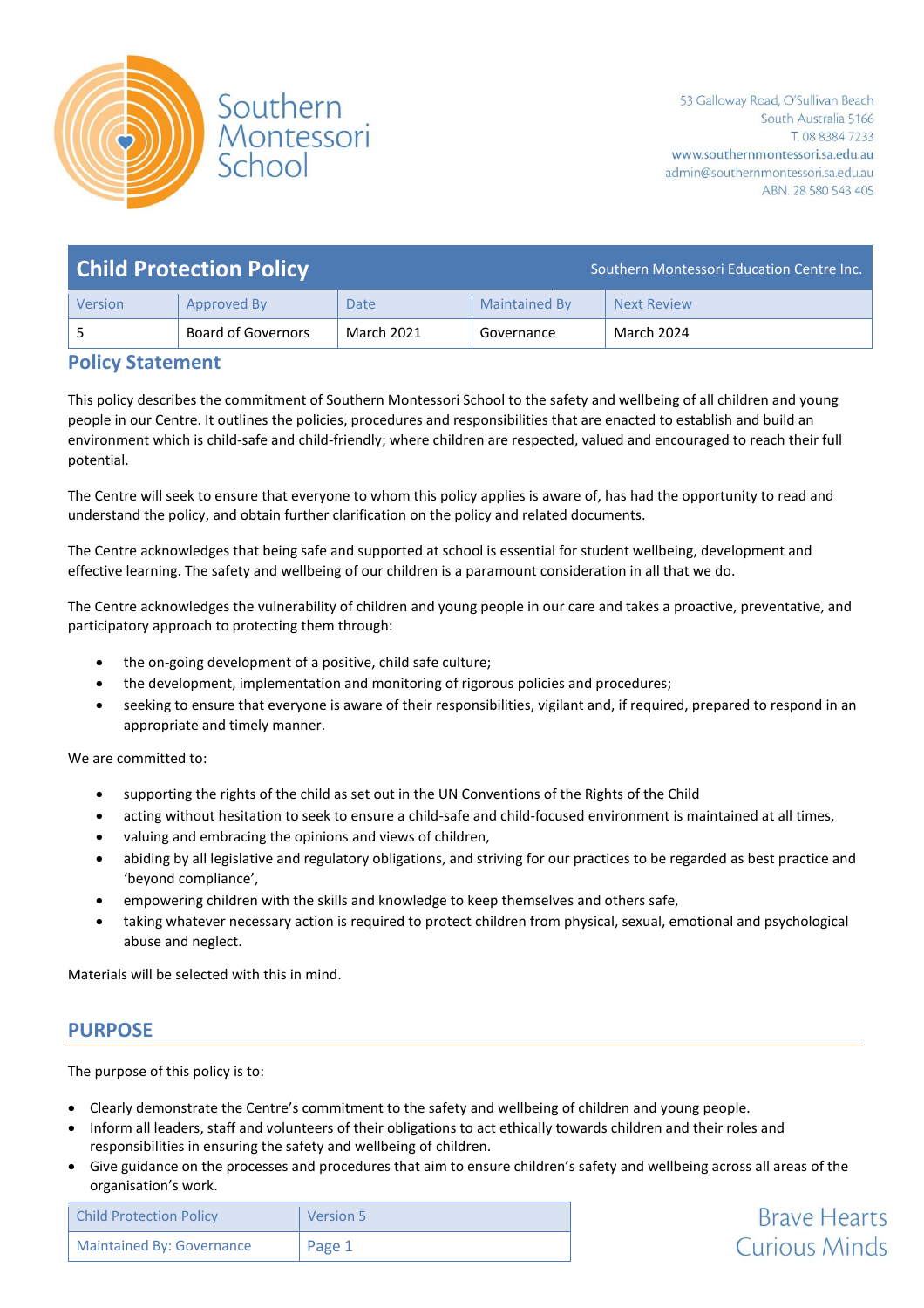## **SCOPE**

This policy applies to all staff, volunteers, parents/carers, children and other individuals involved with the school, whether on a regular or occasional basis. It applies:

- on the school premises
- at functions, excursions, trips or camps organised by the school
- when members of the school community are representing the school.

Note, it is a condition of employment that staff comply with all terms and conditions outlined in their contract and the Staff Handbook, which includes compliance with all policies and procedures at all times.

## **PRINCIPLES OF PRACTICE**

## **1. A clear and accessible child safety policy**

The Child Protection Policy is a clear and accessible statement of intent in regard to the Centre's commitment to being a highly regarded Child Safe School through promoting children's wellbeing and safeguarding all children from harm.

The policy is underpinned by the guiding principles of the National Safe Schools Framework and addresses the requirements of the Child Safe Environments: Principles of Good Practice (DHS 2012, updated 2019), as well as the Children and Young People (Safety) Act 2017, the National Quality Framework, Legislative and School Registration requirements and the National Principles for Child Safe Organisations.

The Centre prides itself on our proactive and vigilant approach to protecting all students to the best of our ability. Child protection is a very high priority and embedded in our daily operations. Our policies and procedures are available to our community and feedback for improvement is welcomed and regularly sought.

## **2. Identify and analyse risk of harm**

The Centre has developed and implements a risk management strategy that identifies, reviews, assesses and takes steps to minimise and manage the risks of harm to children

#### **Risk Management**

i. identifying risks

ii. assessing risks

iii. minimising the risk of harm.

#### **Annual Review of Child Protection Policy and Procedures**

The School Leadership Team conducts an annual review prior to the start of Term 1. A full review is undertaken every three years. All changes are approved by the School Board.

#### **Documentation and Record-keeping**

Accurate, up to date and confidential records are kept of the following:

- staff and volunteer training
- National Police History Check
- Working with Children Checks
- reports of harm or risk of harm and associated documentation.

### **3. Choose suitable employees and volunteers**

| <b>Child Protection Policy</b> | Version 5 |
|--------------------------------|-----------|
| Maintained By: Governance      | Page 2    |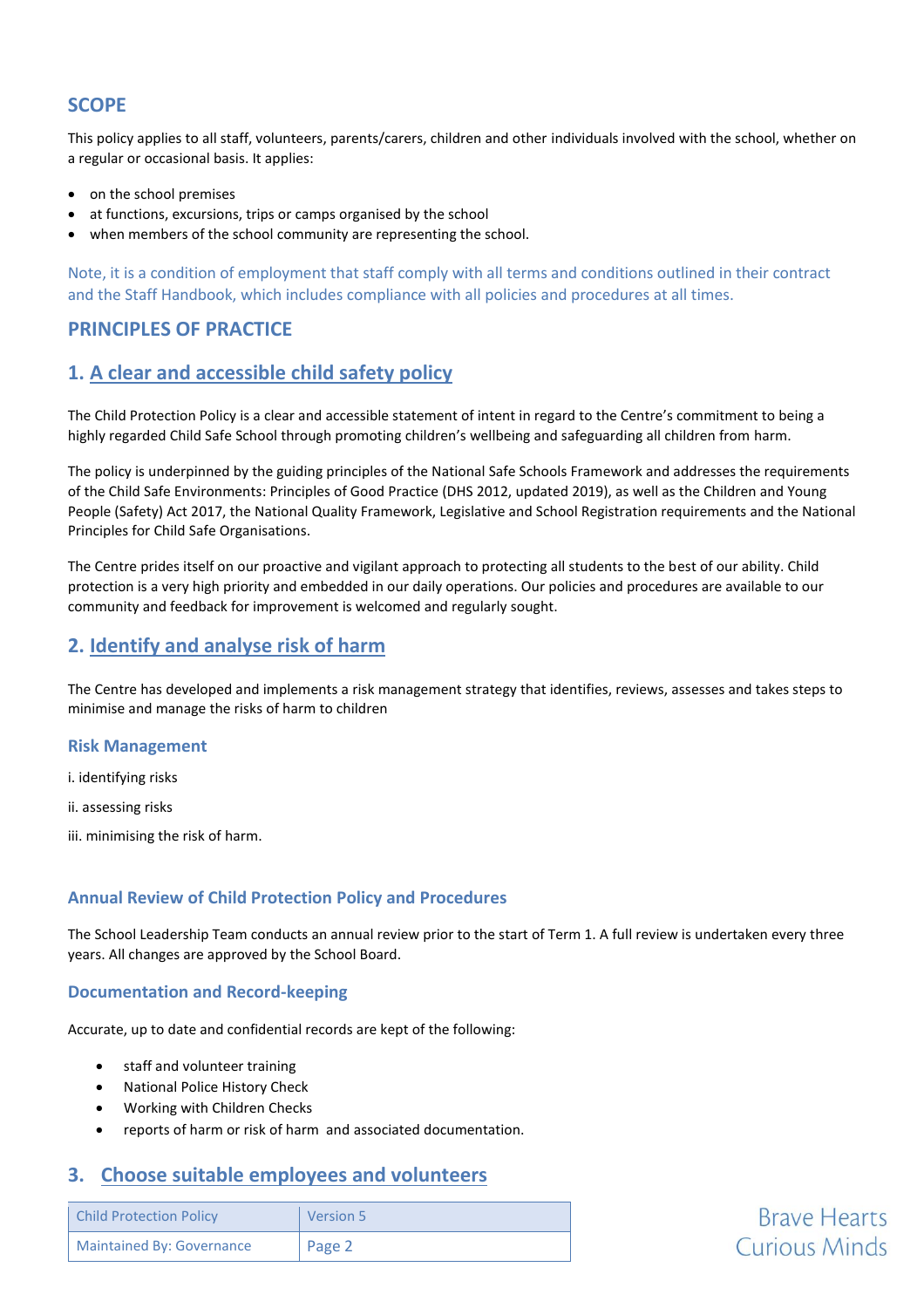The Centre is very diligent and prudent in ensuring that all reasonable actions are taken so that only suitable, appropriate and exemplary people are selected to work or volunteer with our students. This involves a combination of Criminal History, Working with Children, Referee and Background checks, face to face interviews, probationary periods and vigilance in observing their behaviour, attitudes and relationships with students.

#### **Working with Children Checks and National Police History Checks**

All persons (staff and volunteers) who are in regular contact with children or who work in close proximity to children on a regular basis, or who supervise such persons, or who have access to children's records are required to present to the Centre a current Working with Children Check before commencing their duties and to keep currency, carried out at least every five years.

In addition, all teachers are required to have current registration with the Teachers' Registration Board of SA. A National Police History Check is a compulsory component of the Teacher Registration and it is the teacher's responsibility to maintain the currency of their teacher registration (every 3 years) and provide the Business Manager with a copy of their certificate prior to the expiration date.

#### **Background and Referee Checks**

As a key part of the recruitment, as well as Working with Children Checks, referees are contacted and other necessary background checks undertaken to ensure the suitability of all persons who are in regular contact with children or who work in close proximity to children on a regular basis, or who supervise such persons, or who have access to children's records.

#### **Face to Face Interviews**

Whenever possible a face to face interview with the Principal will be conducted prior to the appointment of any staff member.

## **4. Expectations, Supervision, Codes of Conduct and Professional Boundaries for Staff and Volunteers**

The school values all staff and volunteers. They are treated fairly and respectfully and are required to contribute to our students' safety and wellbeing in the following ways:

- 1. Provide safe, respectful and engaging environments where our students observe and are taught positive life skills and values. This helps our students to:
- develop and expect positive relationships with others
- feel connected to the school community and beyond
- be resilient and resourceful in dealing with stress and adversity
- achieve their potential as learners and member of our community.
- 2. Be aware, vigilant and able to recognise when children and young people's wellbeing or safety is being compromised. They should be prepared to act and follow up on their concerns. This helps ensure:
- timely and relevant information is gathered and shared with other relevant persons
- unsuitable individuals are not present at or involved with the school
- students and their families are directed to support when they first show signs of needing it
- fewer children and young people are harmed by violence, abuse and neglect.
- 3. Understand that the needs of children and young people who have been harmed through violence, abuse or neglect may require them to adapt their programs and support accordingly. They are to aim to help these children and young people stay connected to school and contribute to their recovery and their development of positive coping skills and learning success.

**Brave Hearts** 

**Curious Minds** 

| <b>Child Protection Policy</b> | Version 5 |
|--------------------------------|-----------|
| Maintained By: Governance      | Page 3    |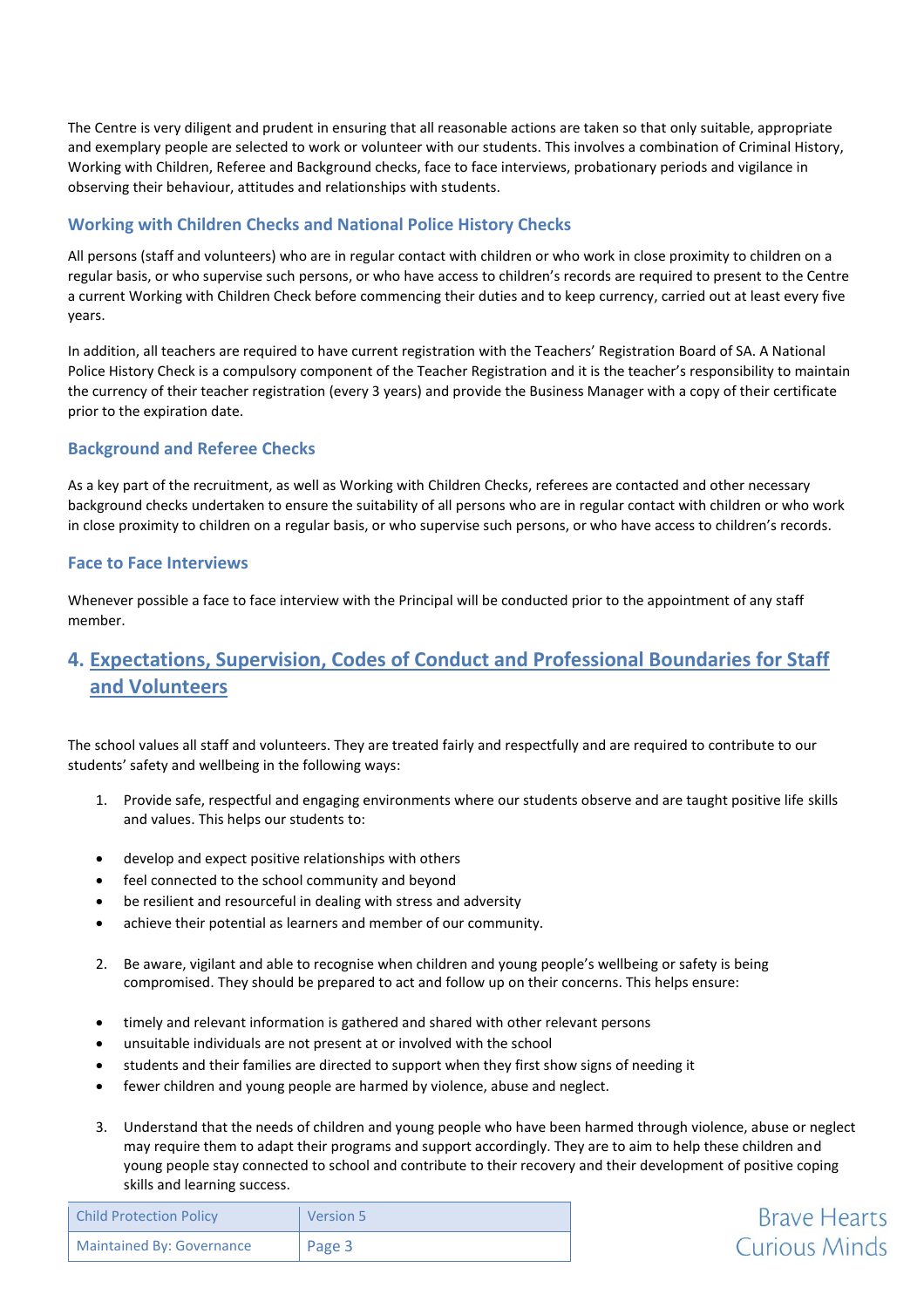#### **Supervision of Students**

Students are actively supervised by staff at the appropriate ratio for the age of the students, purpose, type and location of the activity.

#### **Working One to One with Students**

At times it may be necessary for staff to work one to one alone with a student. Guidelines for these situations are outlined in the Code of Conduct for Staff as well as the Protective Practices for staff in their interactions with children and young people. Three essential rules are:

- make it public (open and visible space)
- make it authorised (ensure you have your school leader's approval)
- make it timely (consider the appropriateness of the time of day and length of time.

#### **Codes of Conduct**

Clear, accessible and transparent codes of conduct which reflect the school values and specify standards of conduct and care, face to face and online behaviour and professional boundaries have been developed in consultation with the relevant persons and are regularly reviewed. Consequences for breaching codes of conduct are clearly outlined in each document. All community members are engaged with our Codes of Conduct which are available on our website and regularly promoted and revisited:

- Code of Conduct for Staff (based on Protective Practices for staff in their interactions with children and young people)
- Code of Conduct General Guidelines for the School Community (based on Protective Practices for staff in their interactions with children and young people)

See also, Volunteers Working in Schools on a Regular Basis.

### **5. Support, train, supervise and enhance performance**

All volunteers and employees who work with children or their records have ongoing supervision, support and training such that their performance is developed and enhanced to promote the establishment and maintenance of a child safe environment.

#### **Responding to Abuse and Neglect – Education and Care (RAN-EC) Training**

All school staff must complete the full-day RAN training and then the regular (every three years) update training (online). A current certificate must be provided to the Business Manager prior to the commencement of duties or the expiration date.

Volunteers undertake an in-school face to face session (PowerPoint presentation and course handbook) facilitated by the Principal or their delegate at the beginning of each year or when necessary. Volunteers are also expected to complete the online Responding to Abuse and Neglect Education and Care Induction for Volunteers Module (20 minutes) and print their certificate upon completion. Volunteers must undertake the training before commencing their role.

Regular training and updates are provided to employees and volunteers in regard to: School policies, practices, Codes of Conduct, Protective Practices for staff and volunteers, legal obligations and mandatory notification.

#### **Staff Induction**

All new staff undergo an induction process. The school's child protection principles, policies and procedures, as well as their role and responsibilities, form an integral component of the induction. It is essential that new staff not only develop a thorough understanding of the legislative, administrative, social and educational requirements to protect children but that they also engage with our proactive and positive child-safe ethos, culture and practices.

| <b>Child Protection Policy</b>   | <b>Version 5</b> |
|----------------------------------|------------------|
| <b>Maintained By: Governance</b> | l Page 4         |

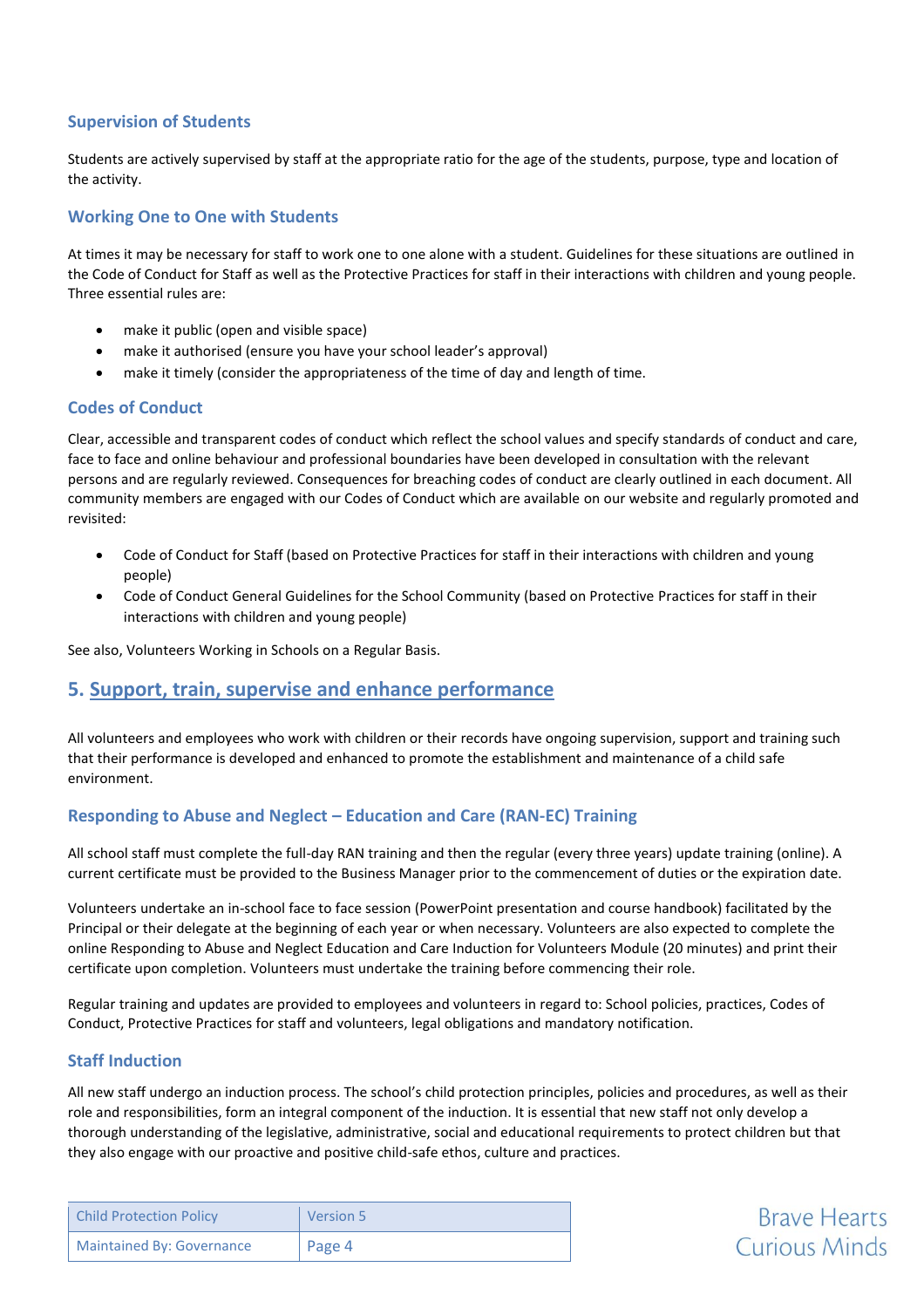## **6. Report and respond appropriately to the suspicion that a child or young person may be at risk**

#### **Reporting Procedure**

All staff and volunteers are regularly reminded of their obligation to and how to make timely and accurate reports of suspected harm or risk of harm. It is an expectation of the school that any person who, in the course of their work or volunteering, suspects on reasonable grounds that a child is at risk must report their suspicion to the Child Abuse Report Line: CARL 13 14 78 or eNotification[s https://www.childprotection.sa.gov.au/reporting-child-abuse/report-child-abuse-or](https://www.childprotection.sa.gov.au/reporting-child-abuse/report-child-abuse-or-neglect)[neglect](https://www.childprotection.sa.gov.au/reporting-child-abuse/report-child-abuse-or-neglect) This includes persons who are not mandated to report the suspicion that a child is at risk under the legislation. All serious concerns must be reported via the phone report line and not via the online reporting system.

All teachers, staff and volunteers need to also inform the Principal of any mandatory notifications, to ensure that the Principal can take any appropriate action to support the child. If the notification concerns the Principal, then the President of the School Board would be informed not the Principal.

The School Mandatory Notification Procedure details the requirements and process to make a report and these must be followed precisely.

#### **Responding to Reports of Suspected Harm**

The School will act promptly and responsibly in dealing with any reports and allegations of harm or risk of harm.

- All reports will be managed by the Principal (or the Chair of the School Board if the report concerns the Principal).
- The care, safety and welfare of the student is the paramount consideration.
- Where appropriate other external authorities will be notified e.g. SAPOL, Teachers' Registration Board, AISSA.
- The Guidelines provided in the SA cross-sector document Managing allegations of sexual misconduct in SA education and care settings (2019) when required will be followed.
- If the report involves a staff or community member, the Principal will also follow the guidelines in the Critical Incident Procedure.

#### **Responding to problem sexual behaviour involving children and young people**

The Guidelines provided in the SA cross-sector document: Responding to problem sexual behaviour involving children and young people: guideline for staff in education and care settings (2019) are to be followed in all circumstances where a child or young person is alleged to have engaged in problem sexual behaviour. The responsibilities staff members have in these circumstances are significantly different from those involving allegations of sexual misconduct by adults. They reflect the different rights and needs of children and young people and the different legislation within which staff must operate.

#### **Reporting and responding to complaints about a person involved in our organisation**

Staff and volunteers will immediately report to the Principal any concern or complaint relating to the behaviour or conduct of another person towards or affecting a child or young person. The Centre will deal with all complaints promptly, sensitively and fairly and reinforcing that the paramount concern is always the safety and protection of children and young people.

The Positive Grievance Resolution Policy outlines the procedure that will be followed when the Centre is made aware of concerns or complaints regarding the behaviour of a person towards or affecting a child or young person.

#### **Record Keeping and Documentation**

Documentation of any incident and follow up actions, e.g. reports, records of interviews and meetings must be stored in a locked, confidential file.

| <b>Child Protection Policy</b> | Version 5 |
|--------------------------------|-----------|
| Maintained By: Governance      | Page 5    |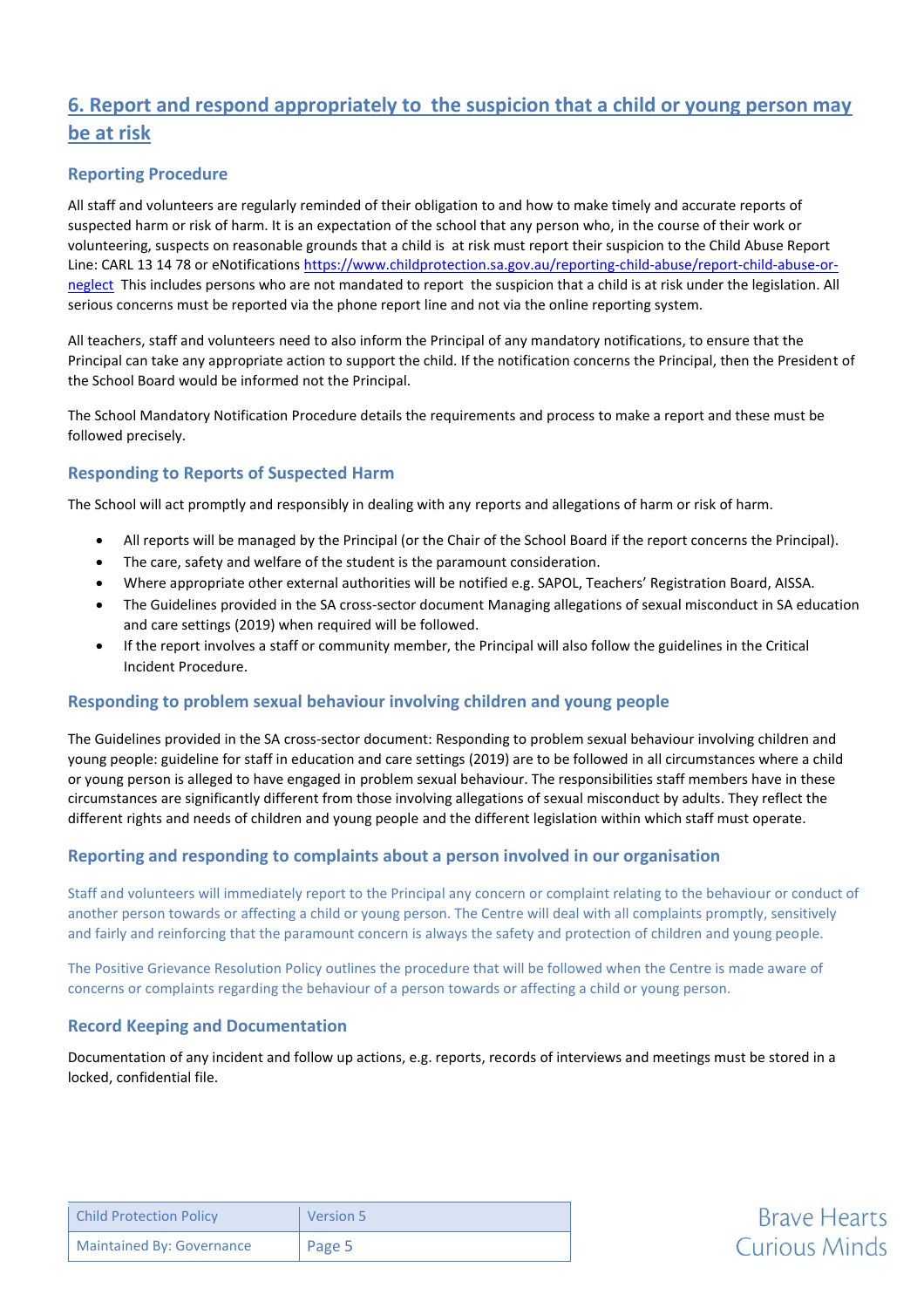## **7. Empower and promote the participation of children and young people in developing and maintaining child safe environments**

#### **Curriculum**

The school-wide implementation of the Keeping-Safe Child Protection Curriculum (KS:CPC) enables a cohesive, consistent and clear approach to developing four key aspects:

- the right to be safe
- relationships
- recognising and reporting abuse
- protective strategies.

The Keeping-Safe Child Protection Curriculum is embedded in our teaching, learning and pastoral care across all year levels. It is a school expectation that all teaching staff undertake the full day KS:CPC training and then maintain currency through completing the online course every three years.

#### **Pastoral Program**

Our Pastoral Program is fully integrated throughout the teaching and learning and structural organisation to effectively meet the personal, social, wellbeing and academic needs of students. A greater understanding of themselves and others is nurtured; they develop resilience and gain confidence to manage and cope with the opportunities and challenges of real life. A focus on positive psychology and wellbeing empowers students to keep themselves and others safe.

#### **Student Voice**

We believe our students have unique perspectives on learning, teaching, and schooling, and we encourage them to actively shape their own education. Student voice allows students to engage, participate, lead and learn. We foster in our students a sense of social justice and develop their self-confidence and the skills to stand up for what they believe is just and fair.

## **RELATED LEGISLATION AND REGULATORY REQUIREMENTS**

- United Nations Conventions of the Rights of the Child
- Children and Young People (Safety) Act 2017 Children's Protection Law Reform (Transitional Arrangements and Related Amendments) Act 2017
- Child Safety (Prohibited Persons) Act 2016
- Equal Opportunity Act 1984 (SA)
- Teacher Registration and Standards Act 2004 (SA)
- Education and Early Childhood Services (Registration and Standards) Act 2011

## **CROSS SECTOR GUIDELINES (SA)**

- Child Safe Environments: principles of good practice
- Protective Practices for staff in their interactions with children and young people
- Managing allegations of sexual misconduct in SA education and care settings
- Responding to problem sexual behaviour in children and young people (2019)
- Information Sharing Guidelines for Promoting Safety and Wellbeing
- National Principles for Child Safe Organisations

| <b>Child Protection Policy</b>   | Version 5 |
|----------------------------------|-----------|
| <b>Maintained By: Governance</b> | Page 6    |